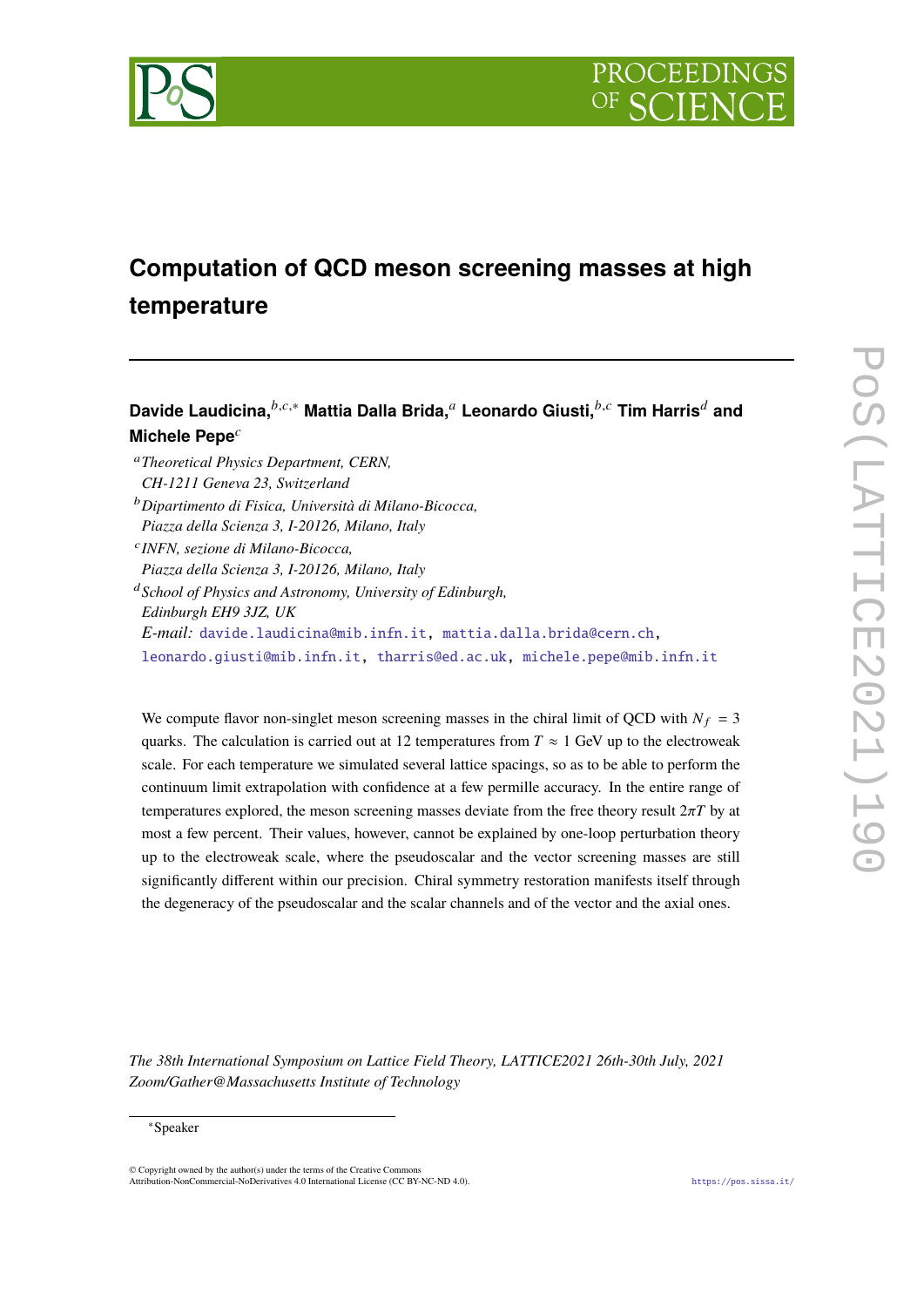# **1. Introduction**

QCD at finite temperature plays a crucial rôle in many fields of research, from the interpretation of experimental results from relativistic heavy ion colliders to cosmology and astrophysics. At high temperature, the low-energy scale Λ<sub>OCD</sub> becomes less relevant as the temperature increases and the only relevant scale at asymptotically large temperatures is  $\sim T$ . At high temperatures the running coupling is small and the scale hierarchy  $g^2T \ll gT \ll T$  arises. The lattice represents the only theoretical framework in which the theory can be studied non-perturbatively, however up to now most of the works on the lattice are restricted to temperatures of about  $T \approx 1$  GeV or below. The aim of this study is to design a strategy to study QCD non-perturbatively, up to very high temperatures, i.e. at the level of the electroweak scale or so. An analogous strategy has been successfully developed in the case of the pure  $SU(3)$  gauge theory and allowed a precise determination of the Equation of State up to two orders of magnitude the critical temperature [\[1\]](#page-7-0). As a first concrete application of this strategy we present our results on the calculation of the QCD non-singlet meson screening masses [\[2\]](#page-7-1).

### **2. The QCD meson screening masses**

In the framework of thermal QCD maybe the simplest class of observables one can study are those obtained from two-point spatial correlation functions of fermionic bilinears. The largedistance behaviour of these correlation functions is dominated by the so called screening masses, namely the inverse of the correlation lengths, which describe the response of the quark and gluon plasma when a meson is put in the system. In this work we are interested in flavor non-singlet bilinear operators

$$
O^a(x) = \overline{\psi}(x)\Gamma_O T^a \psi(x) , \qquad (1)
$$

where  $T^a$  are the traceless generators of  $SU(3)$  which describe the structure of the operator in flavor space,  $\Gamma_O = \{1, \gamma_5, \gamma_\mu, \gamma_\mu \gamma_5\}$  and the corresponding operators are named  $O = \{S, P, V_\mu, A_\mu\}.$ The spatially separated two-point correlation functions of these operators can be defined in the continuum as

<span id="page-1-0"></span>
$$
C_O(x_3) = \int dx_0 dx_1 dx_2 \langle O^a(x) O^a(0) \rangle , \qquad (2)
$$

where no summation over  $a$  is understood. The screening masses are then defined as

$$
m_O = -\lim_{x_3 \to \infty} \frac{d}{dx_3} \ln \left[ C_O(x_3) \right]. \tag{3}
$$

To date the QCD meson screening masses have been computed in perturbation theory and on the lattice. On the one hand, the lattice calculations are restricted to temperatures below  $T \approx 1$ GeV [\[3\]](#page-7-2), on the other hand perturbation theory is expected to be reliable at asymptotically large temperatures. In this regime the theory becomes static, the degrees of freedom in the temporal extent can be integrated out and the calculation can be carried out in the resulting dimensionalreduced effective theory. In the 3d theory the quark fields develop a thermal mass of about  $\pi T$  and are treated as heavy, static fields [\[4\]](#page-7-3). In this approximation, independently of the flavor structure of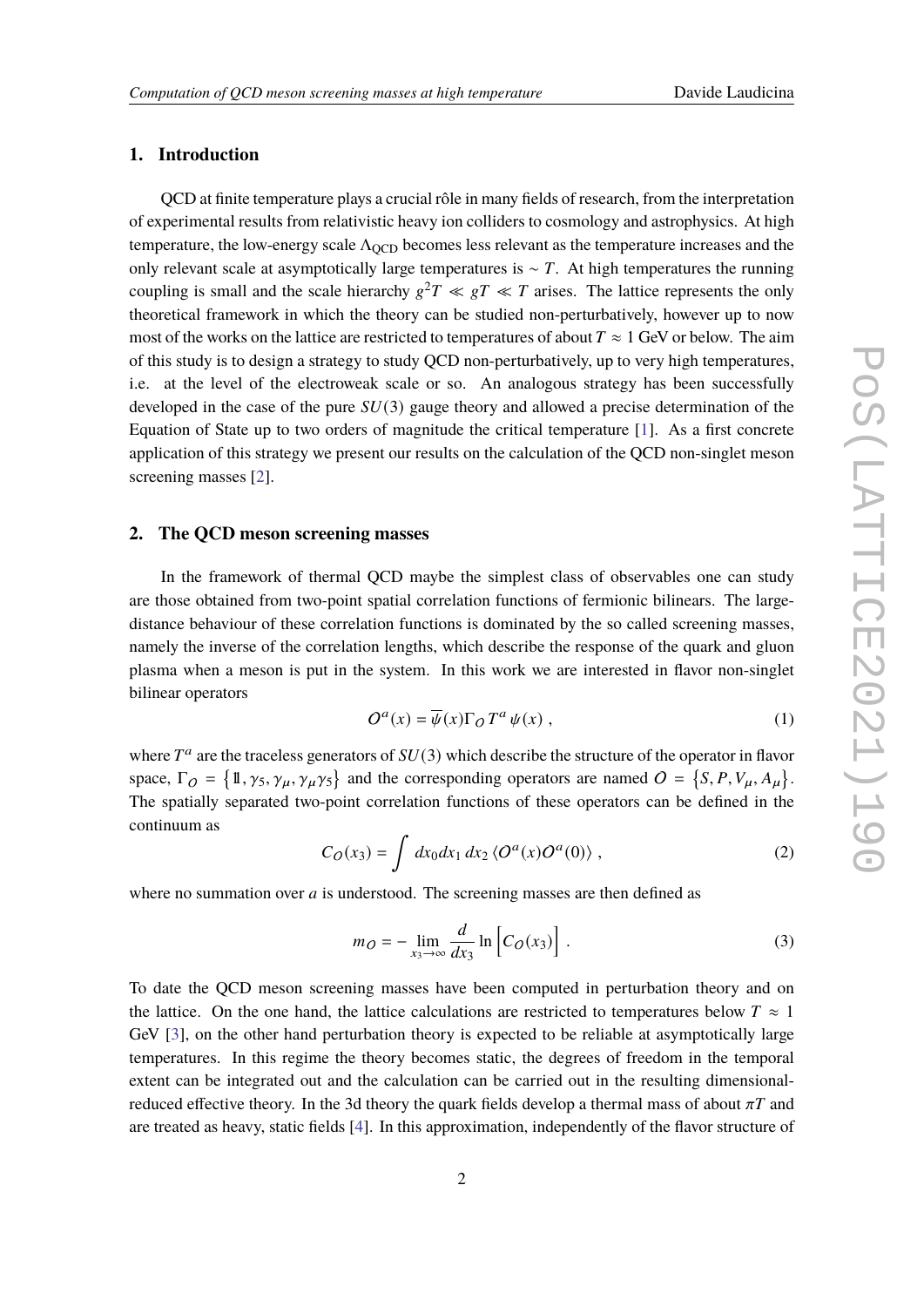the interpolating operators, the meson non-singlet screening masses at one-loop are

$$
m_Q^{\rm PT} = 2\pi T + \frac{g_E^2(T)}{3\pi} \left(1 + 0.93878278\right) = 2\pi T \left(1 + 0.032739961 \cdot g^2\right) ,\qquad (4)
$$

where  $g_E^2$  is the effective coupling of the dimensional-reduced theory as defined in Ref. [\[4\]](#page-7-3) and its value is fixed by matching the 3d theory with QCD.

# **3. Lattice setup**

We regularized the theory on a 4-dimensional lattice with compact temporal extent  $L_0$ . All the fields are taken to be periodic in space while in the temporal direction they satisfy shifted boundary conditions [\[5–](#page-7-4)[8\]](#page-7-5).

We simulated 12 values of temperature  $T_0, ..., T_{11}$  ranging from 1 GeV up to 160 GeV. All the simulations were performed using the Hybrid Monte Carlo algorithm in the presence of  $N_f = 3$ flavors of quarks in the chiral limit. We discretized the fermionic sector of the action considering the  $O(a)$ -improved Wilson-Dirac operator. The gauge sector was discretized, at the highest temperatures  $T_0, ..., T_8$ , with the Wilson plaquette action while at  $T_9, T_{10}$  and  $T_{11}$  we considered the tree-level Symanzik improved action. The strategy proposed in this work profits from the non-perturbative determination of the QCD running coupling which was used to fix the lines of constant physics. In particular, these have been fixed through the Schrödinger functional (SF) finite volume coupling for  $T_0, ..., T_8$  and the gradient flow (GF) coupling for  $T_9, T_{10}$  and  $T_{11}$  [\[9,](#page-7-6) [10\]](#page-7-7). Once the lines of constant physics have been fixed, the critical mass is obtained by requiring the PCAC mass to vanish in a finite volume with SF boundary conditions.

The simulations were performed considering several lattice spacings so as to be able to perform the continuum limit extrapolation with confidence. In particular, at  $T_1, ..., T_8$  we simulated 4 different lattice spacings ( $L_0/a = 4, 6, 8, 10$ ), at  $T_9, ..., T_{11}$  we simulated 3 lattice spacings ( $L_0/a = 4, 6, 8$ ) and at the highest temperature  $T_0 \approx 160$  GeV, 2 different lattice spacings have been simulated  $(L_0/a = 4, 6).$ 

Finite volume effects are kept under control by simulating large lattices. We considered lattices with  $L/a = 288$  in each spatial extent so as to keep LT between 20 and 50 for each simulation.

#### **4. Numerical study**

In the calculation of the screening correlator in eq. [\(2\)](#page-1-0) the inversion of the Dirac operator is required in order to estimate the quark propagator. As mentioned, at high temperature the quark fields develop a thermal mass of about  $\pi T$  which provides an infrared cutoff to the quark propagator. This leads, as a consequence, to the fact that for large source-sink separations  $|x - y|$  the quark propagator  $D^{-1}(x, y)$  is extremely suppressed. We have solved this problem by using a distance-preconditioned version of the Dirac equation in which we factorized out the bulk of the exponentially-suppressed behaviour of the quark propagator [\[11\]](#page-7-8). We then solved the distance-preconditioned equation

$$
\tilde{D}\tilde{\psi} = \tilde{\eta} \tag{5}
$$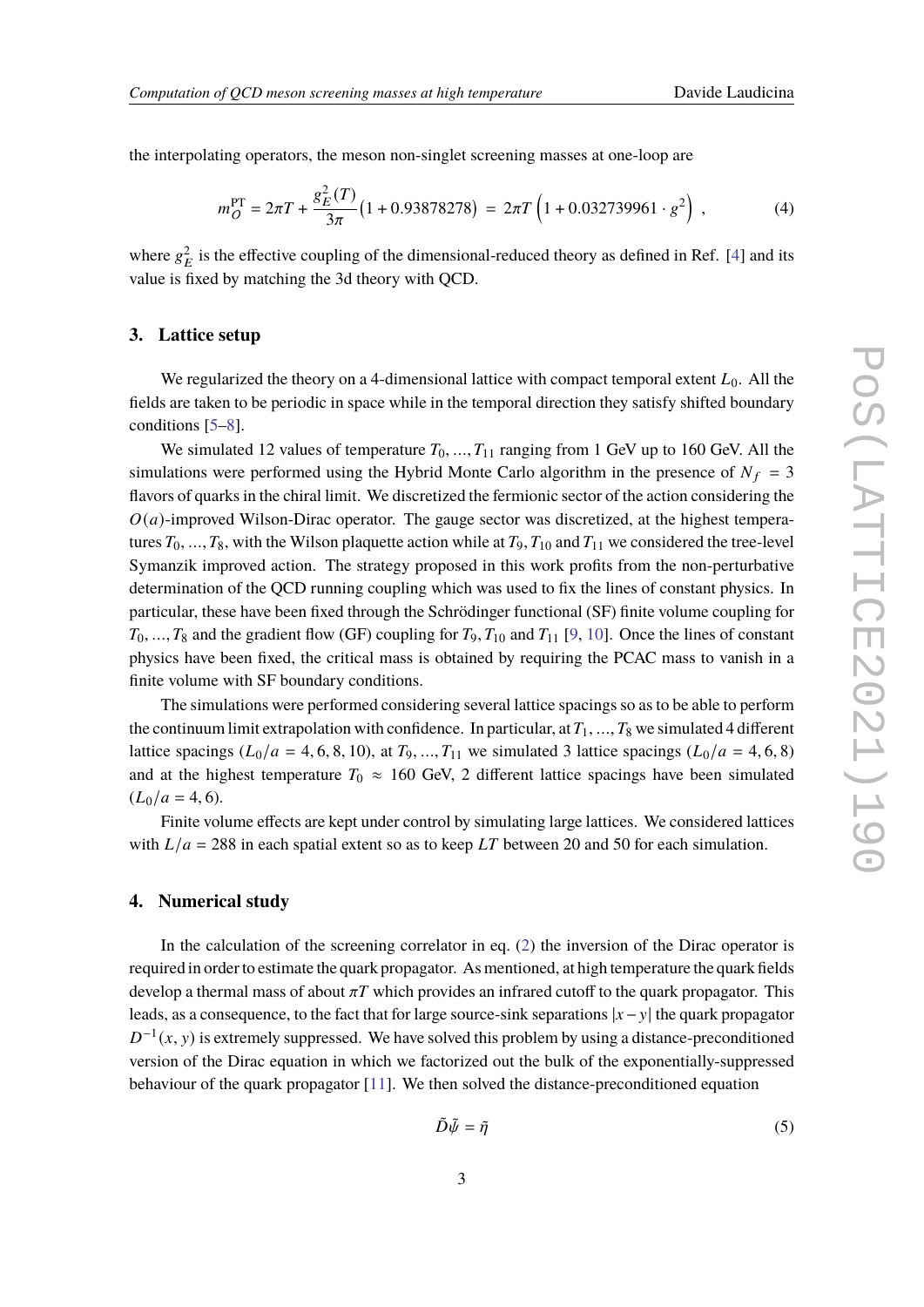<span id="page-3-0"></span>

**Figure 1:** The effective mass versus the separation on the lattice for the pseudoscalar and the scalar channel (left panel) and for vector and the axial (right panel) at the physical temperature  $T_3 = 33$  GeV. The scalar and the axial datasets are shifted by a factor of 0.5 to the right for readability.

where

$$
\tilde{D} = M^{-1}DM , \quad \tilde{\psi} = M^{-1}\psi , \quad \tilde{\eta} = M^{-1}\eta
$$
\n<sup>(6)</sup>

with the preconditioning matrix  $M$  defined as

$$
M(x_3, y_3) = \cosh\{m_M(x_3 - y_3 - L/2)\}\tag{7}
$$

where  $m_M$  has been tuned for the different lattice spacings so as to have  $m_M \approx \pi/(\sqrt{2}L_0)$ .

Once the screening correlator has been computed, the screening mass on the lattice is extracted by taking the large separation limit of the screening correlation function and its expression can be written as

$$
m_O(x_3) = \frac{1}{a} \operatorname{arcosh} \left[ \frac{C_O(x_3 + a) + C_O(x_3 - a)}{2 C_O(x_3)} \right].
$$
 (8)

In the whole range of temperatures explored we observe the complete degeneracy between the pseudoscalar and the scalar masses and between the axial and the vector ones. In fig. [1,](#page-3-0) we show an example of the effective mass at the physical temperature  $T_3 = 33$  GeV, after having symmetrized the screening correlator with respect to  $x_3 = L/2$ , for the pseudoscalar and the scalar channel (left panel) and for the vector and the axial one (right panel). For all the other temperatures we obtained similar plots. The degeneracy of these masses is a clear indication that chiral symmetry is effectively restored in the entire range of temperature. For this reason in the following discussion we restrict ourselves to the pseudoscalar and to the vector screening masses.

The analysis of finite volume effects has been carried out at  $T_0$ ,  $T_1$  and  $T_{11}$  on the volumes corresponding to  $L_0/a = 6$ ,  $L_0/a = 10$  and  $L_0/a = 8$  respectively, in order to check that finite size effects are negligible in the entire range of temperatures explored. As we can see from, e.g. fig. [2,](#page-4-0) both for the pseudoscalar and for the vector channel finite volume effects are under control and negligible within our numerical precision.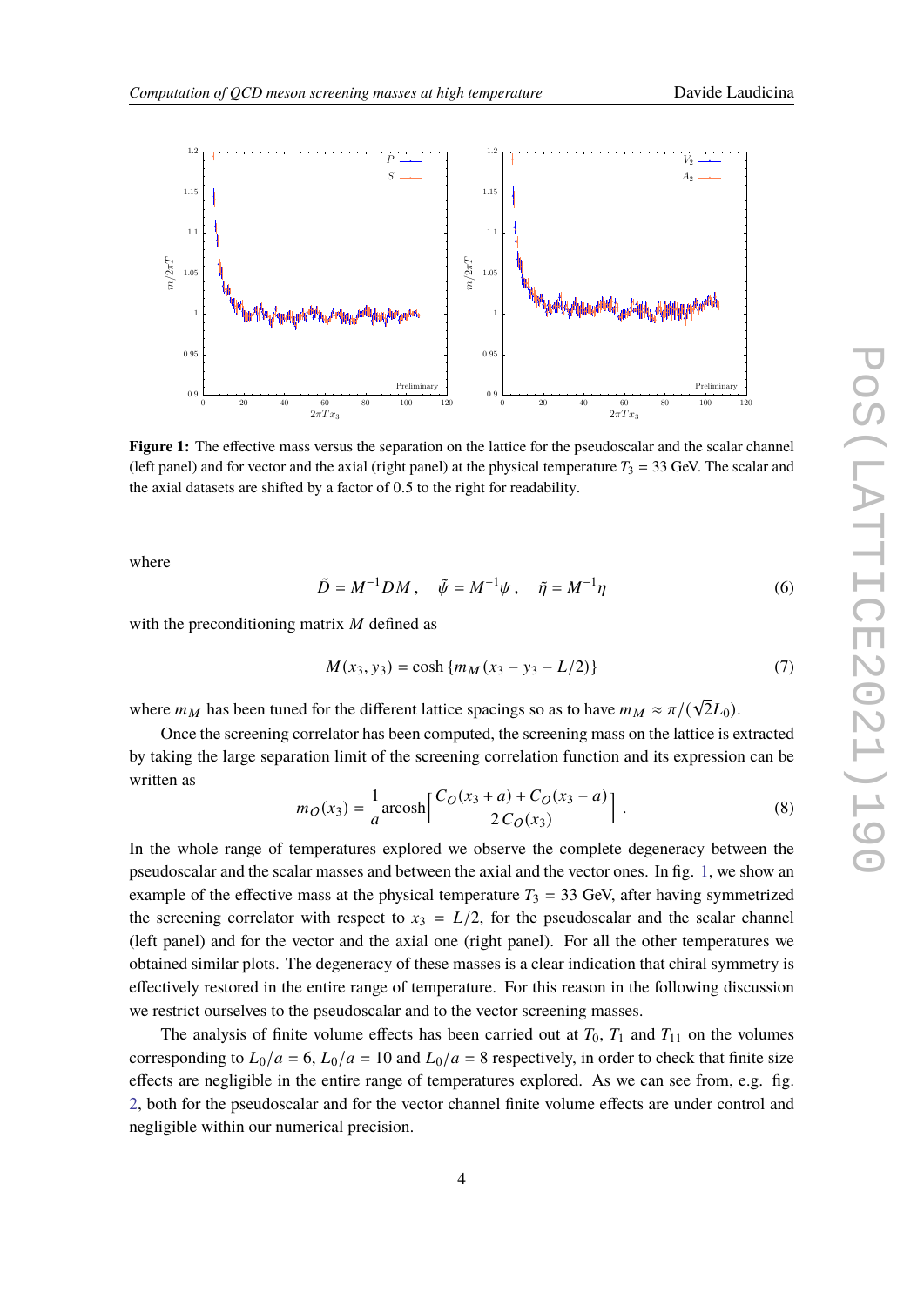<span id="page-4-0"></span>

Figure 2: Plot of the effective mass function for the pseudoscalar and vector correlators at the physical temperature  $T_1 = 82$  GeV. The red points are the results in a volume with 288 sites in each spatial direction, while the blue ones in a spatial volume of  $96^2 \times 288$  sites.

In order to remove the dependence on the lattice spacing we performed the continuum limit extrapolation. To speed up the convergence to the continuum we computed analytically the free theory contribution to the screening masses on the lattice. Then we give the tree-level improved definition of the screening masses at finite lattice spacing

$$
m_O \longrightarrow m_O - \left[ m^{\text{free}} - 2\pi T \right],\tag{9}
$$

where  $m^{\text{free}}$ , which is the mass in the free lattice theory computed in the infinite volume limit, is independent of the flavor structure of the operator. This procedure allowed us to perform the continuum limit extrapolation with confidence at a few permille accuracy. In fig. [3](#page-5-0) we show the extrapolations for the pseudoscalar screening mass (left panel) and for the vector screening mass (right panel). We considered as fit ansatz a single correction proportional to  $(a/L_0)^2$  for all the temperatures and each extrapolation is treated as independent on the others. For  $T_1, ..., T_8$  we also performed the same kind of analysis by omitting in the extrapolation the results on the coarser lattice spacing  $(L_0/a = 4)$ . We fitted the data also including in the fit ansatz terms proportional to  $(a/L_0)^2 \ln(a/L_0)$  and to  $(a/L_0)^4$ . In all the cases the additional coefficients are compatible with zero and the intercepts are in excellent agreement with those of the previous fits. In the following we take as best estimates of the masses the results obtained by fitting all the data available for each temperature.

In fig. [4](#page-5-1) we show the screening masses in the continuum limit, normalized to the free theory result  $2\pi T$ , as a function of the temperature. The temperature dependence is parametrized through the two-loop renormalized coupling in the  $\overline{\text{MS}}$  scheme evaluated at the scale  $\mu = 2\pi T$ , which expression reads

$$
\hat{g}^{-2}(T) = \frac{9}{8\pi^2} \ln\left(\frac{2\pi T}{\Lambda_{\overline{\text{MS}}}}\right) + \frac{4}{9\pi^2} \ln\left[2\ln\left(\frac{2\pi T}{\Lambda_{\overline{\text{MS}}}}\right)\right],\tag{10}
$$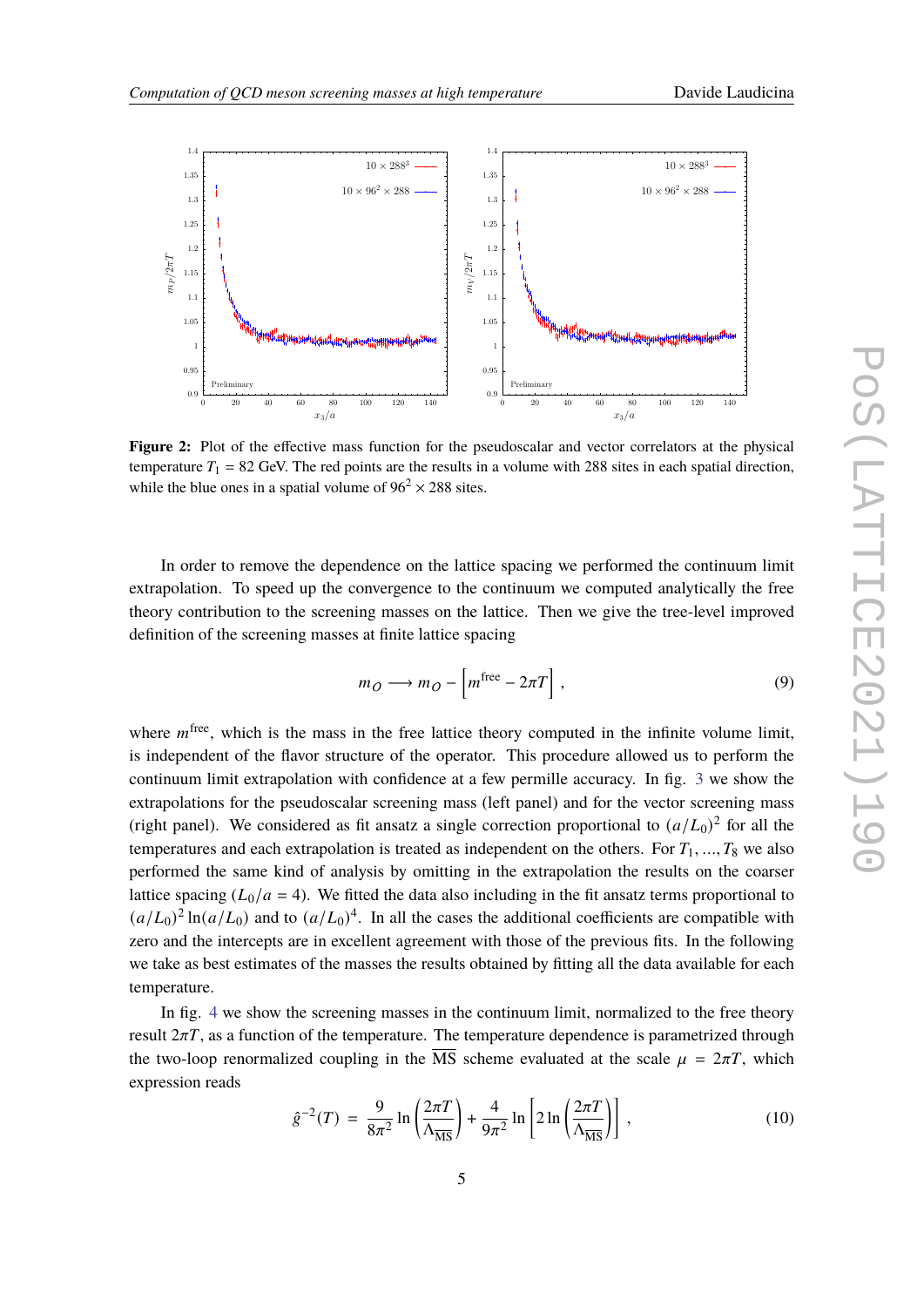

<span id="page-5-0"></span>

<span id="page-5-1"></span>**Figure 3:** Numerical results of the tree-level improved pseudoscalar (left) and vector (right) screening mass at finite lattice spacing (black dots). The red and the blue lines represent the linear extrapolations in  $(a/L_0)^2$ to the continuum limit (red and blue points); each temperature is analyzed independently on the others. The extrapolation for a given temperature  $T_i$  is shifted by  $0.02 \cdot i$  downward for readability.



**Figure 4:** Pseudoscalar (red) and vector (blue) screening masses versus  $\hat{g}^2$ . The curves represent the best fits. The dashed line is the analytically known contribution. The two points on the right hand side of the plot represent the result at  $T = 1$  GeV for the pseudoscalar and for the vector screening masses obtained in Ref. [\[3\]](#page-7-2).

where  $\Lambda_{\overline{\text{MS}}}$  = 0.341 GeV [\[12\]](#page-7-9). We see how in the entire range of temperature the bulk of the screening masses is described by the free theory result plus a few percent positive deviation. In particular, we observe at most a 2% positive deviation for the pseudoscalar mass and a 4% deviation for the vector one. By analyzing the results in more detail we see how even at the highest temperatures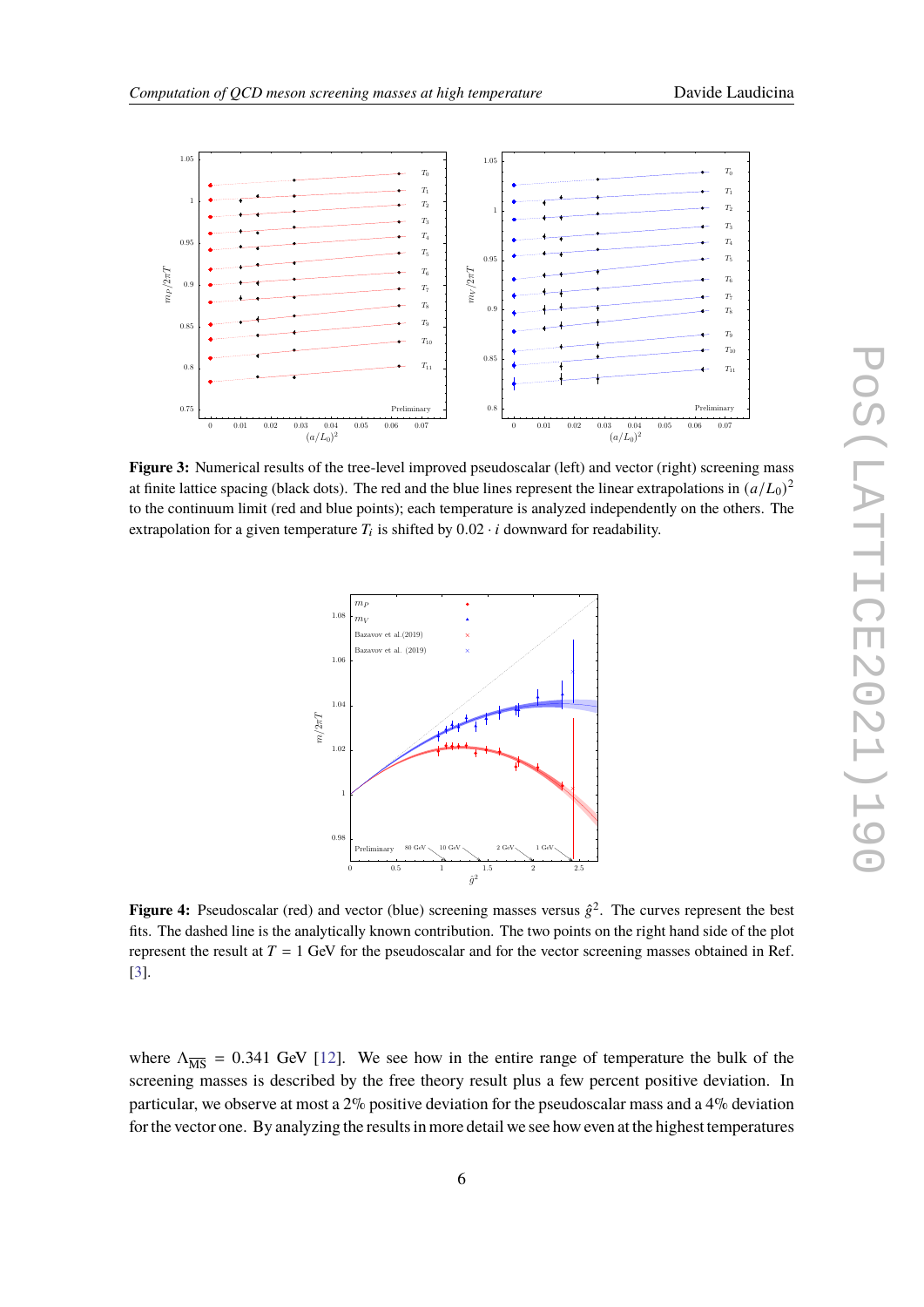we simulated the one-loop perturbative prediction is not satisfactory within our precision, since the pseudoscalar and the vector mass are still significantly different at the electroweak scale. By performing a fit in the temperature with a polynomial function in  $\hat{g}^2$  we find that at much higher temperature than the electroweak scale the intercept and the linear coefficient of the extrapolation are compatible with the free theory result and with the first perturbative correction respectively. This is a clear indication that the one-loop perturbative result gives a reliable estimate of the screening masses only well above the electroweak scale. On the other hand, at low temperature one-loop perturbation theory becomes unreliable. In particular, this is evident by the fact that in the low temperature regime the pseudoscalar screening mass exhibits a negative slope in  $\hat{g}^2$ , while the perturbative calculation predicts a positive slope in the entire range of temperature.

### **5. Conclusions**

In this work, as a first application of our strategy to study thermal QCD at extremely high temperature, we computed for the first time the QCD meson screening masses on the lattice in the range of temperature between  $T \approx 1$  GeV and the electroweak scale. We simulated large volumes to keep finite volume effects under control and different lattice spacings so as to be able to perform the continuum limit extrapolation with confidence. This allowed us to determine the screening masses with a few permille accuracy in the continuum limit. In the entire range of temperature we observed chiral symmetry restoration due to the degeneracy between the pseudoscalar and the scalar screening masses as well as the vector and the axial ones. Our results show that the bulk of the masses is dominated by the free theory result with at most a  $2\%$  positive deviation for the pseudoscalar screening mass and a  $4\%$  for the vector one. However, even at the highest temperature we simulated our results cannot be explained by the one-loop perturbative result, since at the electroweak scale the pseudoscalar and the vector mass are still significantly different within our precision. In addition, in the low temperature regime we observe the failure of the one-loop perturbative prediction emphasized by the negative slope of the pseudoscalar mass in  $\hat{g}^2$  for  $T\lesssim 10$ GeV.

In conclusion, the strategy proposed in this work and the results achieved in the present study pave the way for a non-perturbative study of the fundamental properties of thermal QCD from low to high temperature.

## **Acknowledgement**

We acknowledge PRACE for awarding us access to the HPC system MareNostrum4 at the Barcelona Supercomputing Center (Proposals n. 2018194651 and 2021240051) where most of the numerical results presented in this paper have been produced. We also thanks CINECA for providing us with computer-time on Marconi (CINECA- INFN, CINECA-Bicocca agreements, ISCRA B project HP10BF2OQT). The R&D has been carried out on the PC clusters Wilson and Knuth at Milano-Bicocca. We thank all these institutions for the technical support. Finally we acknowledge partial support by the INFN project "High performance data network".